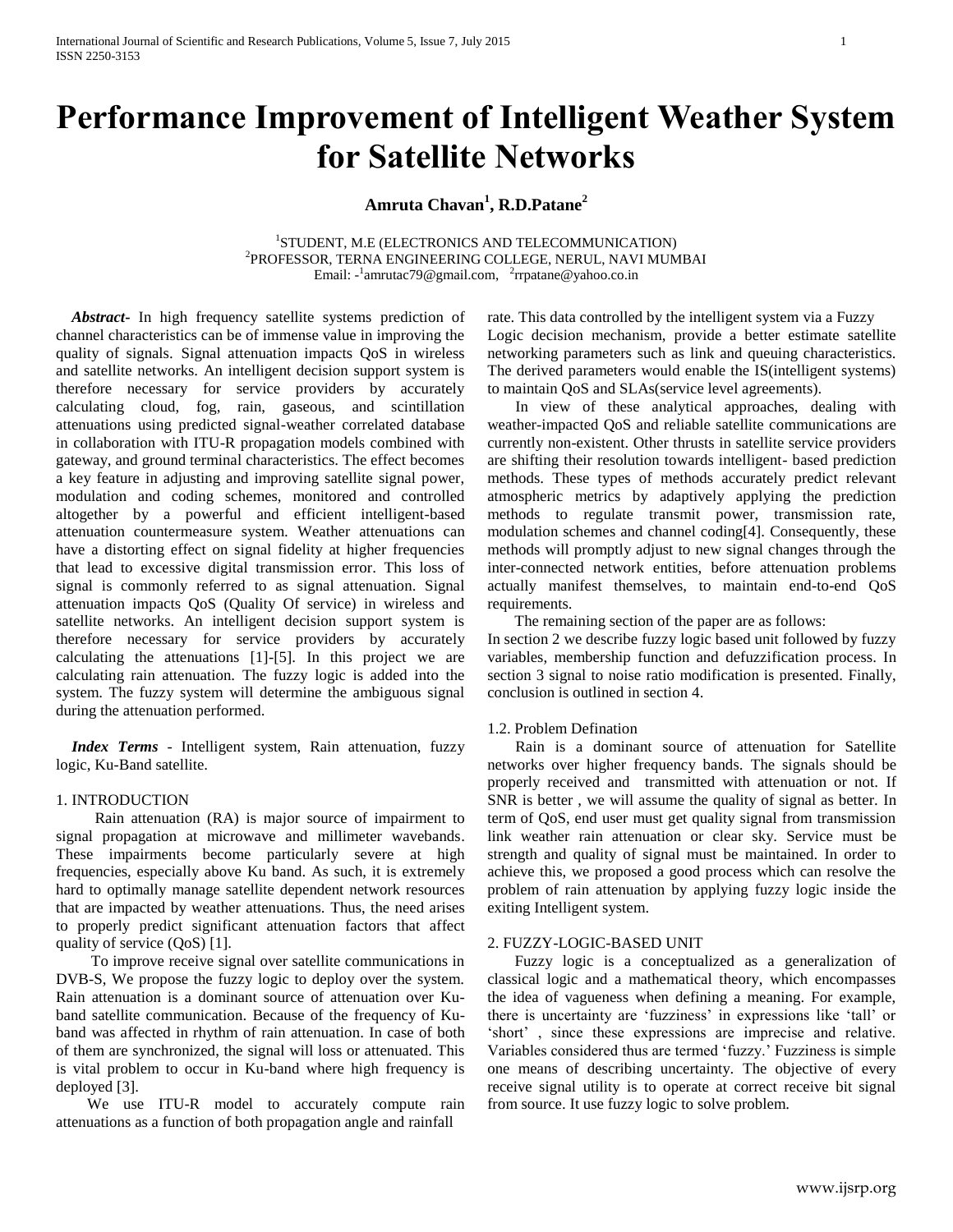

Fig.1. Block diagram of unit commitment using fuzzy logic

- DSF: dB State Factor
- VF: Voltage Factor
- PQF: Phase QPSK Factor
- PO: Production Output
- 2.1 Fuzzy Variables

Signal has characteristic which is sine wave. In mathematically form we can write the equations as below.

 $s(t)=A \sin(\omega t)$  (1)

Fuzzy box has three parameters. This parameter comprise of dB state factor (DSF) is the output of the signal, Second is Amplitude (A), where represent the strength of signal. Phase (ωt) which perform in QPSK factor.

 Then we map below parameters to the input parameter for fuzzy.

Fuzzy input variables

- $\bullet$  dB State Factor (DSF) as  $s(t)$
- Voltage Factor (VF) as (A)
- Phase QPSK Factor (PQF) as (ω)

Fuzzy output variables

• Production Output (PO)

dB State Factor is first input of the fuzzy, because dB state factor is direct parameter that make effect to retrieve accurate information when signal from satellite admit to the receiver.

If it has high power as regular perform (clear sky) good quality of signal will obtain but in contrast when rain attenuation power, the power will drop.

 Second is Voltage factor. It is the second input of the fuzzy, because voltage factor is parameter that make effect it retrieve accurate information. If voltage is high at regular perform (clear sky) good quality of signal will obtain but in contrast when rain attenuation voltage, the voltage will drop.

 Third is phase QPSK factor. It is taken to be the input of the fuzzy, because QPSK is modulation for ku-band satellite by ωt is phase QPSK factor and sensible to receive signal from satellite when it has rain attenuation. Therefore, if it has phase QPSK factor as regular perform (clear sky) good quality of signal will obtain but in contrast when rain attenuation phase QPSK , the phase QPSK will drop.

#### 2.2 Fuzzy Set Associated with Unit Commitment

 After identifying the fuzzy variables associated with the unit commitment, the fuzzy set defining these variables are selected and normalized. This normalized value can be multiplied by a selected scale factor to accommodate any desired variable.

 The sets defining the dB state factor (DSF) are as follows:  $DSF(dB) = \{high, middle, weak\}$ 

The Voltage Factor (VF) is stated by the following sets.

 $VF(v) = \{low, strong\}$ 

The Phase QPSK Factor (PQF) is defined by the following sets.  $POF = {right, near, outside}$ 

The Production output, is given by,

PO = {rain, somerain, clearsky}

2.3 Membership Function



Fig. 2 Membership function of dB state factor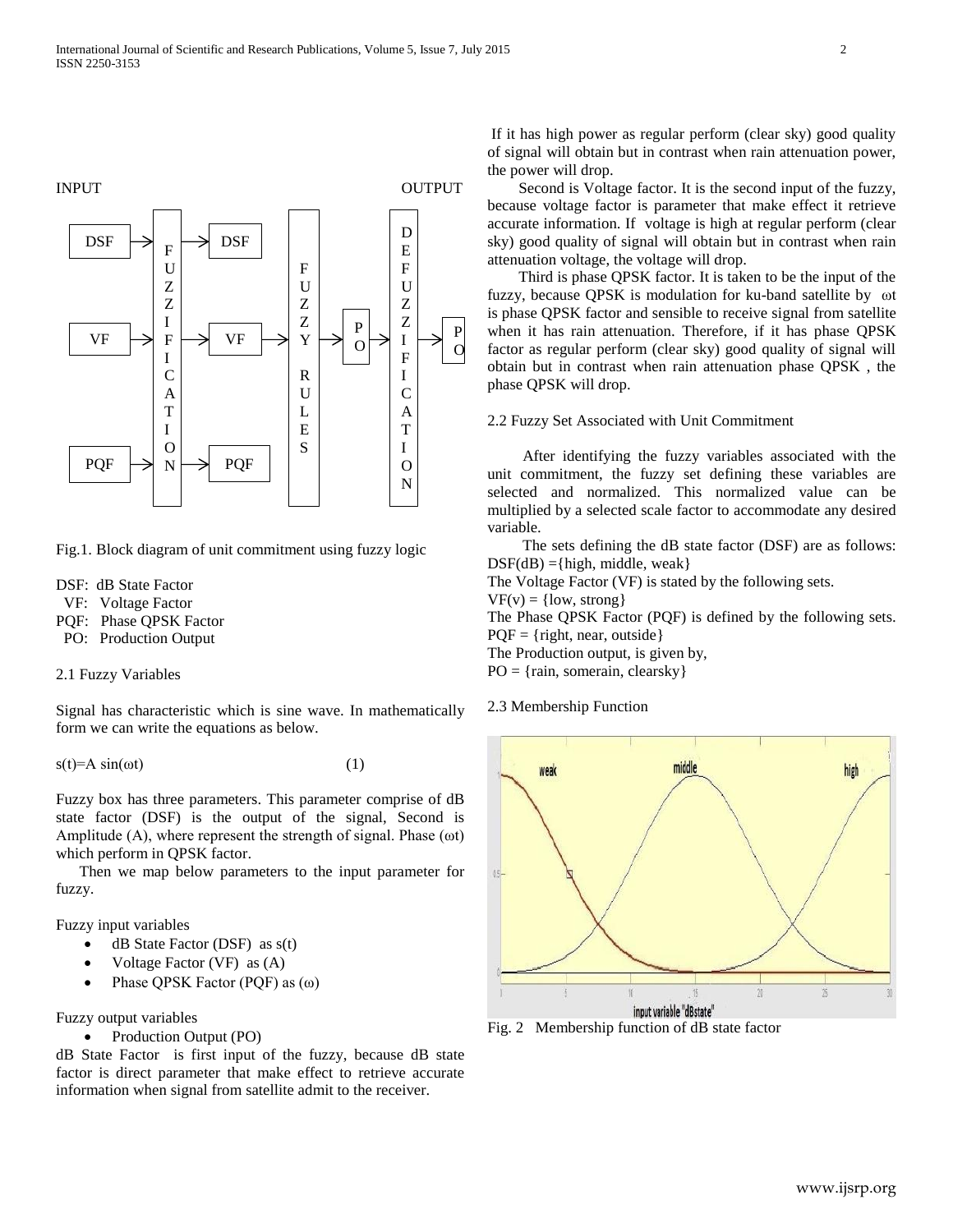

Fig. 3 Membership function of Voltage Factor



Fig. 4 Membership function of Phase QPSK Factor



Fig. 5 Membership function of Production output

 Based on the aforementioned fuzzy set, the membership functions are chosen for each fuzzy input and output variable . A shape membership function is chosen for all the fuzzy variables.

## Fuzzy If – Then Rules

The fuzzy-logic–based approach ,decisions are made by forming a series of rules that relate the input variables to the output variable using If-Then statement. The if (condition) is an antecedent to the Then (consequence) of each rule. Each rule in general can be represented in the following manner:

If (antecedent ) Then (consequence)

dB state factor , Voltage Factor and Phase QPSK Factor are considered as input variables and production output is treated as the output variable. This relation between the input variables and the output variable is given as;

Production output =  ${dB}$  state factor or  ${Voltage Factor}$  or {Phase QPSK Factor}

In fuzzy set notation this is written as PO = DSF ∪ VF ∪ PQF

We use above notation, fuzzy rules are written to associate fuzzy input variables with the fuzzy output variable. Based on these relationships and with reference to Figs., a total of 18 rules can be composed (since there are 3 subsets for dB State Factor, 2 subset for Voltage Factor and 3 subset for Phase QPSK Factor  $(3*2*3=18)$ .

For instance, rule 3 can be written as follows:

Rule 1: If (dB State Factor is high) or (Voltage Factor is strong) or (Phase QPSK Factor is right) then (Production Output is clear sky).

Rule 2: If (dB State Factor is middle) or (Phase QPSK Factor is near) then (Production output is some rain).

Rule 3: If (dB State Factor is weak) or (Voltage Factor is low) or (Phase QPSK Factor is outside) then (Product Output is clear rain).

In similar manner total 18 rules can be formed.

After relating the input variables to the output variable, the fuzzy results must be defuzzified through what is called a defuzzification process, to achieve crisp numerical values.

## 2.4 Defuzzification Process

 Defuzzification is final step in process fuzzy logic based. One of the most commonly used methods of defuzzification is the centroid or gravity method. Using this method, the production cost is obtained as follows: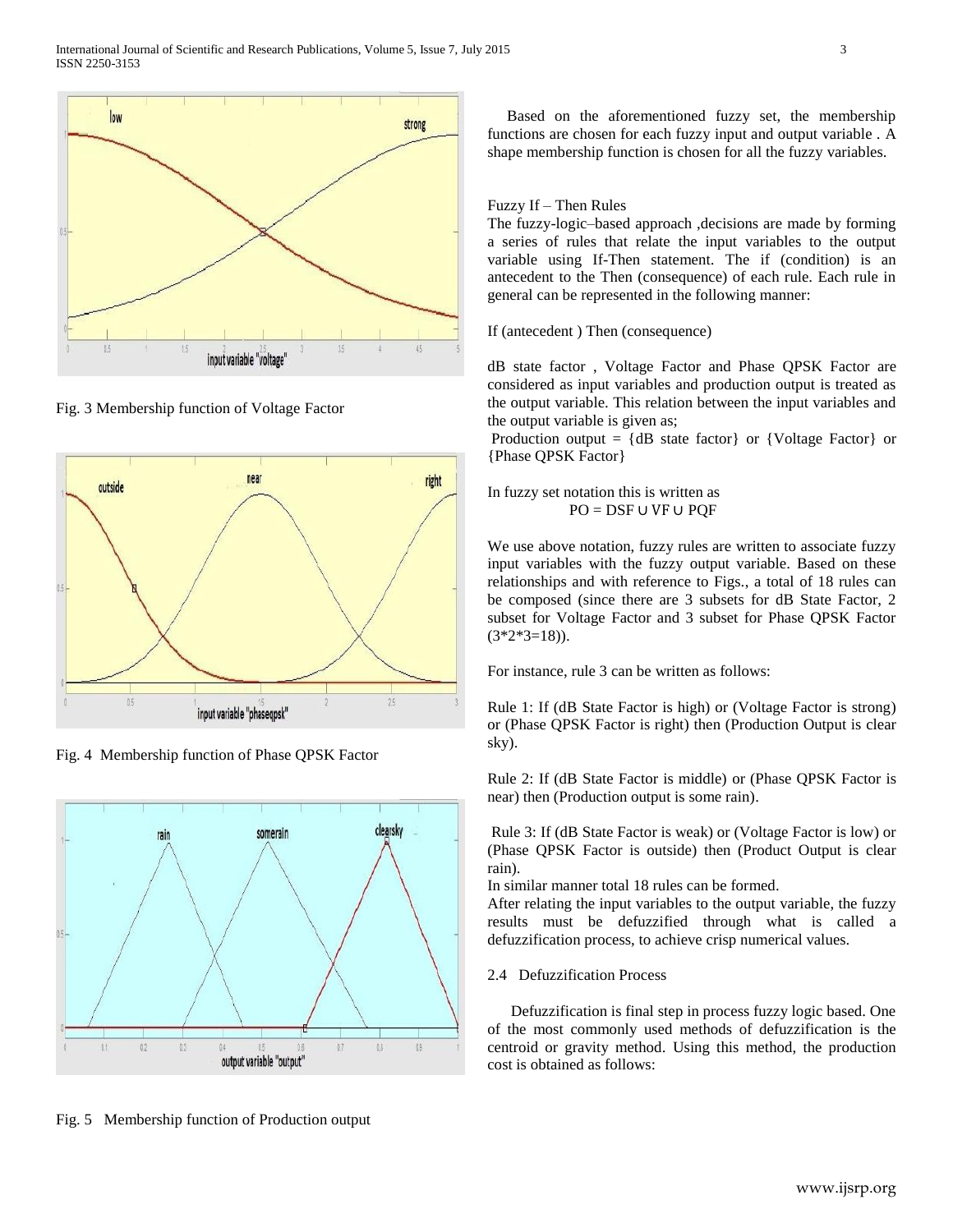International Journal of Scientific and Research Publications, Volume 5, Issue 7, July 2015 4 ISSN 2250-3153

Production output 
$$
= \frac{\sum_{i=1}^{n} \mu(PO)i*POi}{\sum_{i=1}^{n} \mu(PO)i}
$$

where

 $\mu(PO)i$  is the membership value of the clipped output

 $P0i$  is the quantitative value of the clipped output

 $\hat{n}$  is the number of the point corresponding to quantitative value of the output.

## 3. SIGNAL TO NOISE RATIO MODIFICATION

 SNR is a measure of signal strength for satellite signal relative to attenuations and background noise. Signal attenuations caused by rain, gaseous, cloud, fog and scintillation attenuations limit satellite's QoS links and system availability that operate at frequencies above Ku-band. Several factors such as power, modulation, etc., can perform an immense role in improving SNR and in maximizing system throughput and availability of the link. The entire system can be modeled as below.



Fig 6. Intelligent Weather aware Scheme for Satellite Network

By controlling rain attenuation factor that supply the fuzzy logic mechanism, to allow better estimates for satellite networking parameters such as link and queuing characteristics. These derived parameters adaptively adjusting signal power, coding, modulation, and would enable the proposed system to maintain SNR by transmission rate under unpredictable forecast. Intelligent systems are employed in the control of satellite systems to improve signal to noise ratio (SNR) by using predicted RAs and SNR factors under extreme signal-weather conditions by adjusting signal power, modulation and coding schemes. Using these scheme, BER(Bit error rate) will be reduced.

By definition, Es (symbol energy)  $= C.Ts$  $= C / Rs$ ,

transmission rate Rs (symbol/sec) is inversely equivalent to Ts  $(symbol duration) = 1/Rs$ 

Es / N0: Can be used to determine the bit error rate of a digital transmission scheme or visa versa. Fig 6. illustrates a manner for changing parameters of the communication system in order to overcome the deteriorating effect of atmospheric impairments, and to increase reliability of the data transmitted throughout the channel. In the first stage, the system holds input signal parameters such as frame size, propagation angle, etc. and SNR estimated values that were compared against threshold level, in a single database. In the last stage, the system will compromise among different SNR achieved outputs and make decision based on the intelligent fuzzy logic controller according to available parameters and requirements. The given feedback will keep looping until a satisfactory value is reached. Thus, this system can also change data rate, frame size, frequency, etc. in order to adjust SNR in cases such as unpredicted bad weather condition by using refresh duration that is located in the first stage

## 4. CONCLUSION

 This research indicated that the frequency of rain directly affected to QoS on the satellite system. The outcome is key factor in diagnosing, adjusting and improving satellite signal power, modulation and coding schemes, monitored and controlled altogether by a powerful and efficient intelligentbased attenuation countermeasure system. However this research finds method to improve signal can receive the better signal when rain attenuation by use of fuzzy logic in the system. In simulation use of fuzzy logic method can improve receive bit in system more than regular system.

## ACKNOWLEDGE

 I gratefully acknowledge the contribution of Prof. R.D.Patane of Terna Engg. College for the support for the original version of this document.

## **REFERENCES**

[1] Kamal Harb, Changcheng Huang2, Anand Srinivasan and Brian Cheng," Intelligent weather systems with fuzzy logic controller for satellite networks", IEEE Communications Society subject matter experts for publication in the WCNC 2008 proceedings.

[2] Harb, Changcheng Huang, Anand Srinivasan and Brian Cheng," Performance Improvement in Satellite Networks Based on Markovian Weather Prediction" IEEE Globecom 2010 proceedings.

[3] Vatcharakorn Netharn, Surasee Prahmkaew , Siriwhaddhanah Pongpadpinit," Improve Receive Signal over Ku-Band Satellite Communications Based on Fuzzy Logic", International Journal of Scientific & Engineering Research, Volume 4, Issue 1, January-2013.